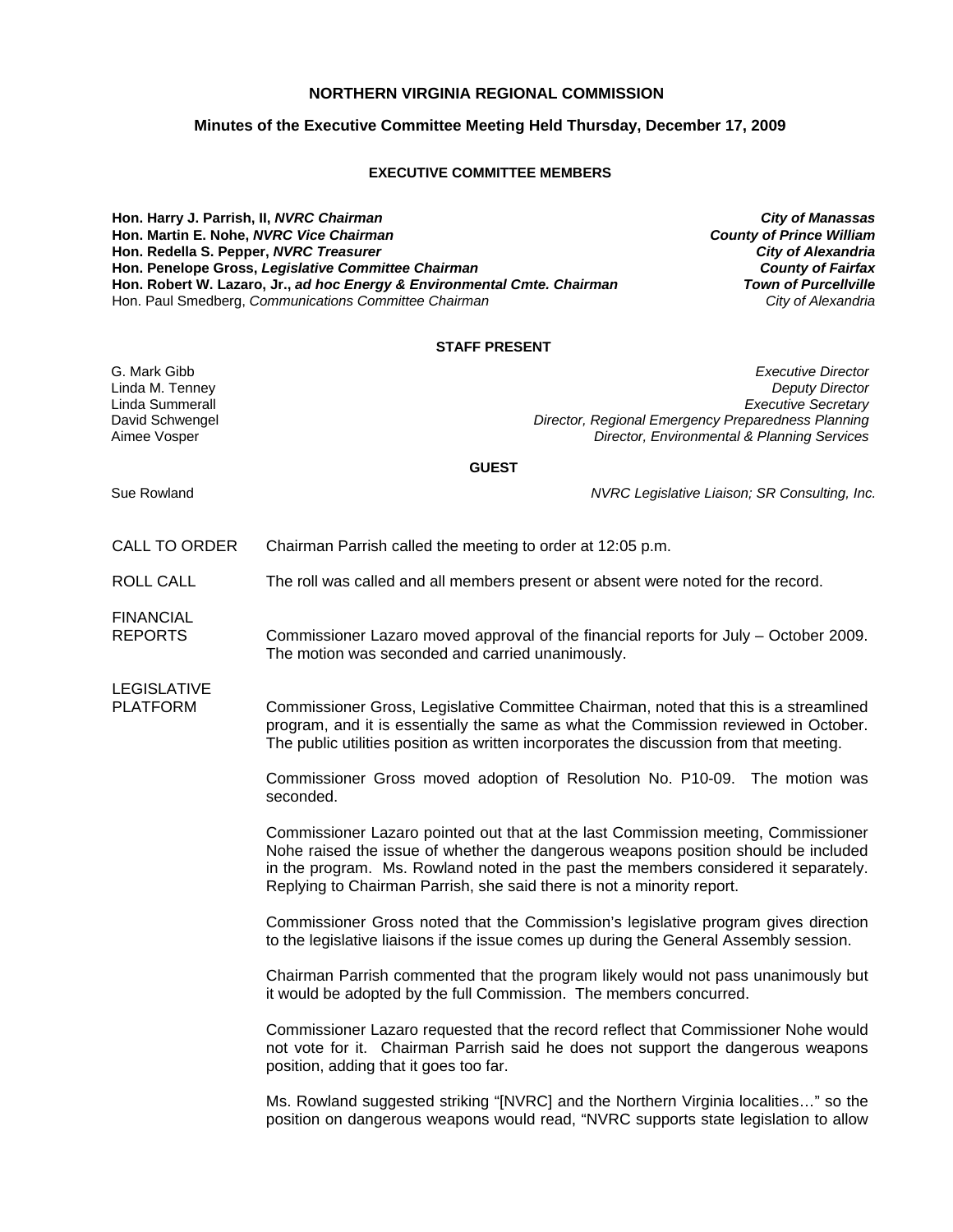Summary Minutes of the NVRC Executive Committee December 17, 2009 Page 2

> local governments to prohibit…" The members concurred. Resolution No. P10-09 was adopted unanimously.

**RESOLUTION** 

NO. P10-08 AUTHORIZATION TO APPLY FOR DOE ENERGY EFFICIENCY RETROFIT PROGRAM GRANT

> Commissioner Lazaro moved adoption of Resolution No. P10-08. The motion was seconded.

> Mr. Gibb noted that this application is for the entire Northern Virginia region; it will benefit residents and business. Ms. Vosper added that staff was approached by several partners with expertise in this area to partner with them on this grant application. [Commissioner Pepper arrived.] The program deliverables include the creation of outreach/education programs and building upon the Northern Virginia jurisdictions' marketing strategies currently in place; creating data-gathering/energysaving models; and enabling attractive financing options for retrofit and equipment services. Staff will find out if local governments are eligible for the loans to retrofit government buildings.

> Replying to Commissioner Gross, Mr. Gibb said homeowners could apply for a loan up to approximately \$25,000 for services/products such as weatherization and solar and geothermal energy retrofits. Staff confirmed for Commissioner Lazaro that this loan will be available to homeowners in every tax bracket. Mr. Gibb added that the loans have a 15-year period and the grant will buy down the loan rate by one to two percent.

> NVRC would perform the program and financial management, data and financial reporting, and sub-recipient monitoring. NVRC's member jurisdictions would have the opportunity to participate in the data exchange/gathering and the development and implementation of marketing strategies. NVRC will receive \$5 million over three years for program administration.

> Commissioner Lazaro suggested asking the Congressional delegation for letters of support. Commissioner Gross suggested emphasizing the benefit of the region's proximity to D.C., in light of the fact that the president has emphasized regional demonstration projects. Ms. Vosper said staff has a letter of support from the state.

> The motion carried unanimously. Mr. Gibb added that it will be March before staff learns if the application is successful.

## EXECUTIVE DIRECTOR'S

REPORT • Mr. Gibb thanked staff for their work on the energy programs and the Commissioners for their support. Chairman Parrish and Commissioner Lazaro suggested that staff make presentations to the member governments' boards and councils. Mr. Gibb explained that he participated in Chairman Bulova's town hall meeting on energy last month and that was how he was approached by Federated Power and GE Capital to partner on the energy retrofit grant application.

> • Staff distributed Resolution No. P10-10: AUTHORIZATION TO CREATE TWO NEW STAFF POSITIONS. Mr. Gibb explained staff has determined the need for two new staff position for two grant-supported programs: a Regional Director for the Northern Virginia Emergency Response System (2008 Urban Area Security Initiative grant) and the Regional BRAC Coordinator (funded by DOD's Office of Economic Adjustment).

> Commissioner Lazaro moved adoption of Resolution No. P10-10. The motion was seconded.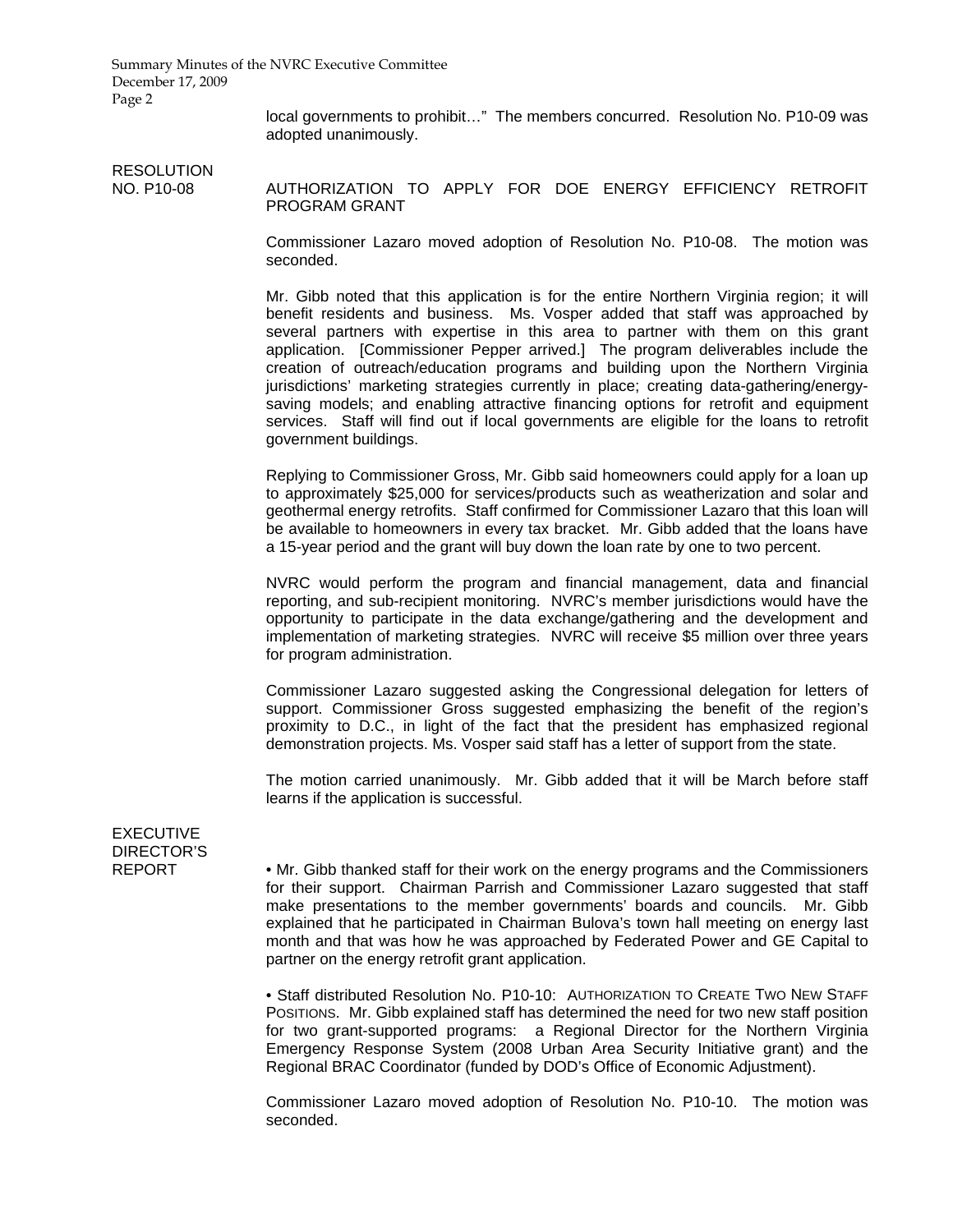Summary Minutes of the NVRC Executive Committee December 17, 2009 Page 3

> Responding to Commissioner Gross, Mr. Gibb said the grants fund the positions, including employee benefits. [Commissioner Nohe arrived.] Ms. Tenney pointed out that under the UASI grant, a small portion of the staff position remains unfunded but it is to NVRC's benefit to fill the position. Commissioner Gross requested that the candidates be informed that these positions are grant funded and could be eliminated in the future. Both Mr. Gibb and Ms. Tenney assured her that for the past several decades, all employment offer letters have included language to this effect.

Resolution No. P10-10 was adopted unanimously.

 • Mr. Gibb advised the members that Dale Medearis has a scholarship to study in Germany and has requested a seven-month sabbatical beginning in January. The Commission's employee policies have no provision for a sabbatical; does the Commission want to grant this?

 Chairman Parrish asked if his position will be held open and Mr. Gibb replied if it can be done without interfering with programmatic work.

 Commissioner Gross moved that seven months leave without pay be granted to Mr. Medearis. The motion was seconded and carried unanimously.

CHAIRMAN'S

REPORT Chairman Parrish stated that the energy planning and sustainability fact-finding trips are a great opportunity, and those who participated in the most recent one learned a great deal, adding that he appreciated having Stephan Walz, Director of the Department of Mines, Minerals and Energy, included. Additionally, a new five-year partnership agreement between NVRC and the Verband Region Stuttgart was signed.

> Mr. Gibb advised the members that a presentation on the exchange will be made at the Commission's January meeting.

> Mr. Gibb reported that Loudoun County has adopted its community energy plan, and Chairman York thinks there should be a regional energy plan for Northern Virginia.

> Commissioner Nohe said he was most impressed with Helsinki's district heating plan, wherein 93 percent of all structures in the city receive water, heat, and air conditioning from a central utility; the buildings do not have furnaces, water heaters or air conditioners.

> Commissioner Lazaro reported that the City of Purcellville's LED street light demonstration project is saving the city a lot of money.

> Chairman Parrish asked Ms. Rowland for her thoughts on the upcoming legislative session. She replied that the Governor releases his biennial budget on December 18. She is concerned about funding for the Planning District Commissions, and she expects the budget will include some tax increases.

# **PERSONNEL**

MATTER Commissioner Gross reported that the Executive Director's contract expires at the end of month. She met with Mr. Gibb and they propose a one-year extension. Commissioner Gross moved that the Executive Director's contract be extended for one year, with no change to the terms. The motion was seconded.

> Commissioner Gross explained that in the past, the Operations Committee has performed the reviews. This is a contract extension and the committee will go back to the three-year cycle, with a spring review to avoid the May elections.

The motion carried unanimously.